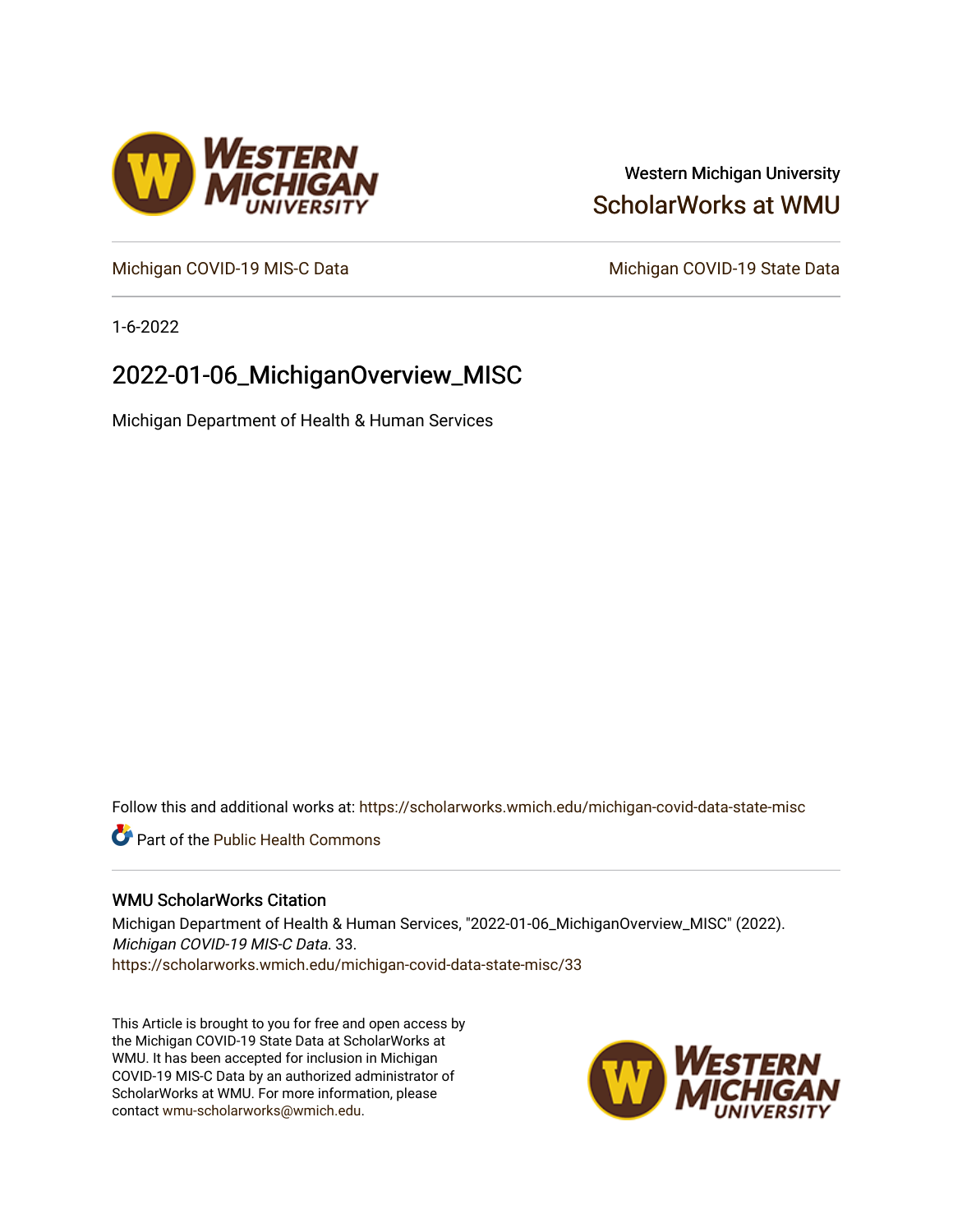# **MIS-C Data and Reporting**

#### **What is MIS-C?**

Multisystem Inflammatory Syndrome in Children (MIS-C) is a condition in children and adolescents under 21 years of age where multiple organ systems become inflamed or dysfunctional which occurs in association with illness. Children with MIS-C may have a fever and various symptoms, including abdominal (gut) pain, vomiting, diarrhea, neck pain, rash, bloodshot eyes, or feeling extra tired. We do not yet know what causes MIS-C. However, many children with MIS-C were infected with the virus that causes COVID-19, or had been around someone with COVID-19.

Health care providers and local health departments are asked to maintain a high degree of suspicion for MIS-C in pediatric and adolescent patients presenting with symptoms similar to Kawasaki Disease or ill individuals who have been previously exposed to COVID-19 with signs and symptoms. Patients have presented with persistent fever\*, hypotension, multiorgan (cardiac, gastrointestinal, renal, hematologic, dermatologic, and neurologic) involvement, and elevated inflammatory markers. Respiratory symptoms have been present in some, but are not a common finding.

\*Persistent fever is a measured fever of 100.4°F (38.0°C) or greater for at least 24 hours, or report of subjective fever lasting at least 24 hours.

#### **Reported Cases of Multisystem Inflammatory Syndrome in Children (MIS-C)**

*Data will be updated on the first and third Thursdays of the month.*

| Multisystem Inflammatory Syndrome in Children (MIS-C) Michigan Data Summary 1/6/2022 |                       |  |  |  |
|--------------------------------------------------------------------------------------|-----------------------|--|--|--|
| # Cases Confirmed and Reported to CDC*                                               | 208                   |  |  |  |
| <b>MIS-C associated Deaths</b>                                                       | 5 or fewer            |  |  |  |
| Cases admitted to ICU                                                                | 147 (70.7%)           |  |  |  |
| Onset Date Range                                                                     | 4/14/20 to 12/23/2021 |  |  |  |
| Age Range                                                                            | $0-20$ years          |  |  |  |

### \*Meets CDC Case definition **<https://emergency.cdc.gov/han/2020/han00432.asp>**

| DEMOGRAPHIC INFORMATION (N=208) |  |
|---------------------------------|--|
|---------------------------------|--|

| <b>Age Group</b> | Count  | $\%$  | Race                          | Count | $\%$  |
|------------------|--------|-------|-------------------------------|-------|-------|
| $0-4$ yrs        | 50     | 24.0% | <b>Black/African American</b> | 82    | 39.4% |
| 5-10 yrs         | 83     | 39.9% | Caucasian                     | 91    | 43.8% |
| $>10$ yrs        | 75     | 36.1% | All Others / Unknown          | 35    | 16.8% |
| Gender           | Counts | $\%$  | Ethnicity                     | Count | %     |
| Male             | 126    | 60.6% | Not Hispanic or Latino        | 151   | 72.6% |
| Female           | 82     | 39.4% | Hispanic or Latino            | 18    | 8.6%  |
| Unknown          |        | 0.0%  | <b>Unknown</b>                | 39    | 18.8% |